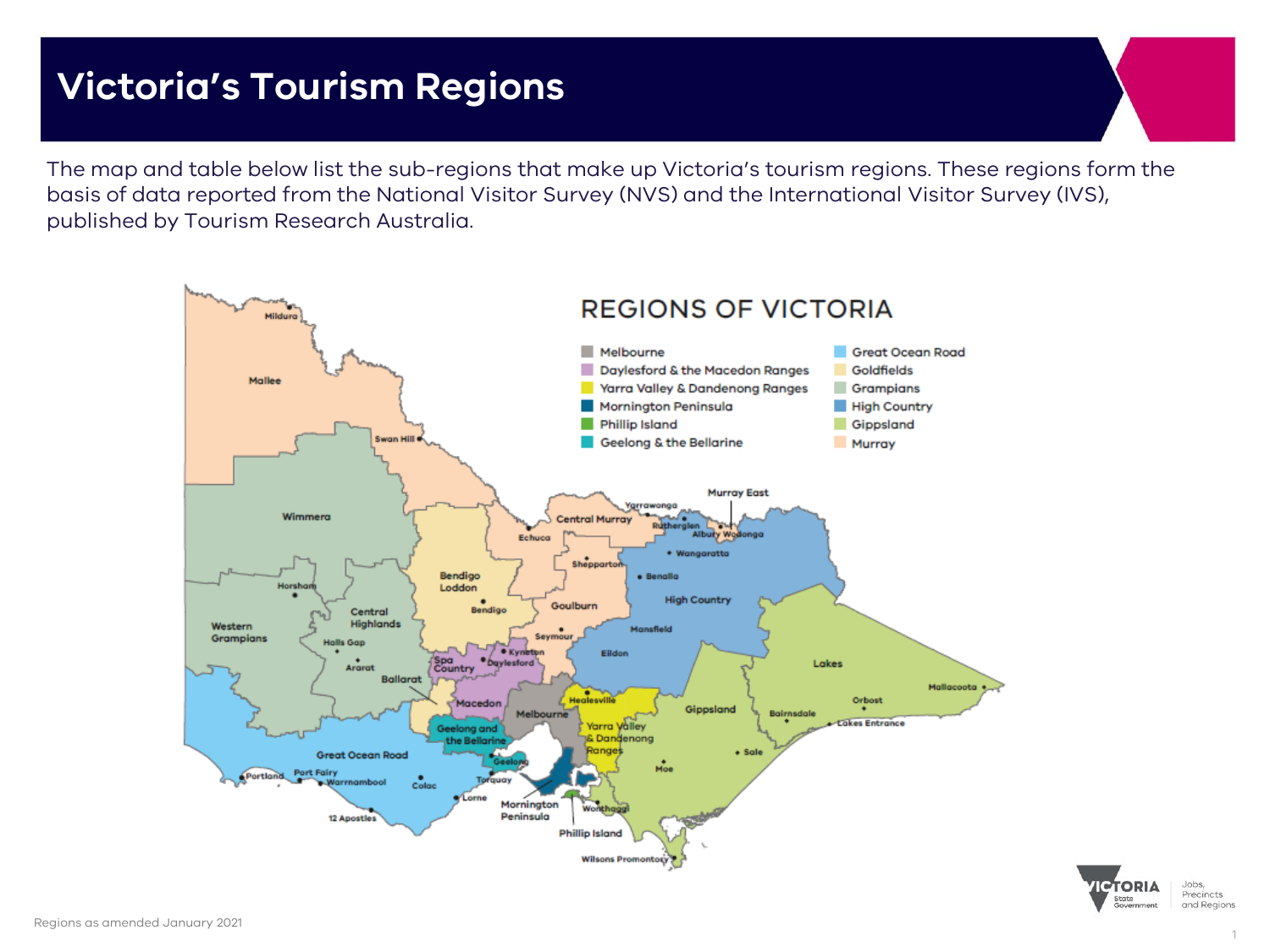| Tourism<br><b>Regions</b>           | Sub-regions                  | <b>Statistical Area Level 2 (SA2)</b>                                                                                                                                                                                                                                                                                               | <b>Local Government Areas</b><br>(LGAs) - Guide^                            |
|-------------------------------------|------------------------------|-------------------------------------------------------------------------------------------------------------------------------------------------------------------------------------------------------------------------------------------------------------------------------------------------------------------------------------|-----------------------------------------------------------------------------|
| Daylesford and<br>Macedon<br>Ranges | Macedon                      | Bacchus Marsh Region, Gordon (Vic.), Kyneton, Woodend, Gisborne, Macedon, Riddells Creek,<br>Romsey, Bacchus Marsh                                                                                                                                                                                                                  | Macedon Ranges, Moorabool                                                   |
|                                     | <b>Spa Country</b>           | Creswick - Clunes, Daylesford                                                                                                                                                                                                                                                                                                       | Hepburn                                                                     |
| Geelong and<br>the Bellarine        | Geelong and<br>the Bellarine | Bannockburn, Golden Plains – South, Belmont, Corio – Norlane, Geelong, Geelong West - Hamlyn<br>Heights, Grovedale, Highton, Lara, Leopold, Newcomb - Moolap, Newtown (Vic.), North Geelong -<br>Bell Park, Clifton Springs, Ocean Grove - Barwon Heads, Portarlington, Point Lonsdale -<br>Queenscliff                             | Greater Geelong, Queenscliff,<br>Golden Plains (also in Ballarat)           |
| Gippsland                           | Gippsland                    | Drouin, Mount Baw Baw Region, Trafalgar (Vic.), Warragul, Foster, Korumburra, Leongatha,<br>Wilsons Promontory, Churchill, Moe - Newborough, Morwell, Traralgon, Yallourn North -<br>Glengarry, Alps - West, Longford - Loch Sport, Maffra, Rosedale, Sale, Yarram                                                                  | Baw Baw, Wellington, Latrobe,<br>South Gippsland                            |
|                                     | Lakes                        | Alps - East, Bairnsdale, Bruthen - Omeo, Lake King, Lakes Entrance, Orbost, Paynesville                                                                                                                                                                                                                                             | <b>East Gippsland</b>                                                       |
| Goldfields                          | <b>Ballarat</b>              | Alfredton, Avoca, Ballarat, Ballarat - North, Ballarat - South, Beaufort, Buninyong, Delacombe,<br>Smythe's Creek, Wendouree - Miners Rest, Golden Plains - North                                                                                                                                                                   | Ballarat, Pyrenees, Golden<br>Plains (also in Geelong and the<br>Bellarine) |
|                                     | Bendigo<br>Loddon            | Maryborough (Vic.), Maryborough Region, Bendigo, California Gully – Eaglehawk, East Bendigo –<br>Kennington, Flora Hill - Spring Gully, Kangaroo Flat - Golden Square, Maiden Gully,<br>Strathfieldsaye, White Hills - Ascot, Bendigo Region - South, Castlemaine, Castlemaine Region,<br>Heathcote, Bendigo Region - North, Loddon | Loddon, Greater Bendigo,<br>Central Goldfields, Mt<br>Alexander             |
| Grampians                           | Central<br><b>Highlands</b>  | Ararat, Ararat Region, St Arnaud, Stawell                                                                                                                                                                                                                                                                                           | Ararat, Northern Grampians                                                  |
|                                     | Western<br>Grampians         | Horsham, Horsham Region, West Wimmera, Hamilton (Vic.), Southern Grampians                                                                                                                                                                                                                                                          | Southern Grampians, Horsham,<br><b>West Wimmera</b>                         |
|                                     | Wimmera                      | Nhill Region, Yarriambiack, Buloke                                                                                                                                                                                                                                                                                                  | Yarriambiack, Hindmarsh,<br><b>Buloke</b>                                   |
| <b>Great Ocean</b><br>Road          | <b>Great Ocean</b><br>Road   | Winchelsea, Lorne - Anglesea, Torquay, Glenelg (Vic.), Portland, Camperdown, Colac, Colac<br>Region, Corangamite - North, Corangamite - South, Otway, Moyne - East, Moyne - West,<br>Warrnambool - North, Warrnambool - South                                                                                                       | Glenelg, Moyne, Corangamite,<br>Colac Otway, Surf Coast,<br>Warrnambool     |



^LGAs noted are an approximate guide only. These are not an exact fit due to differences in regional boundaries

. Regions as amended in January 2021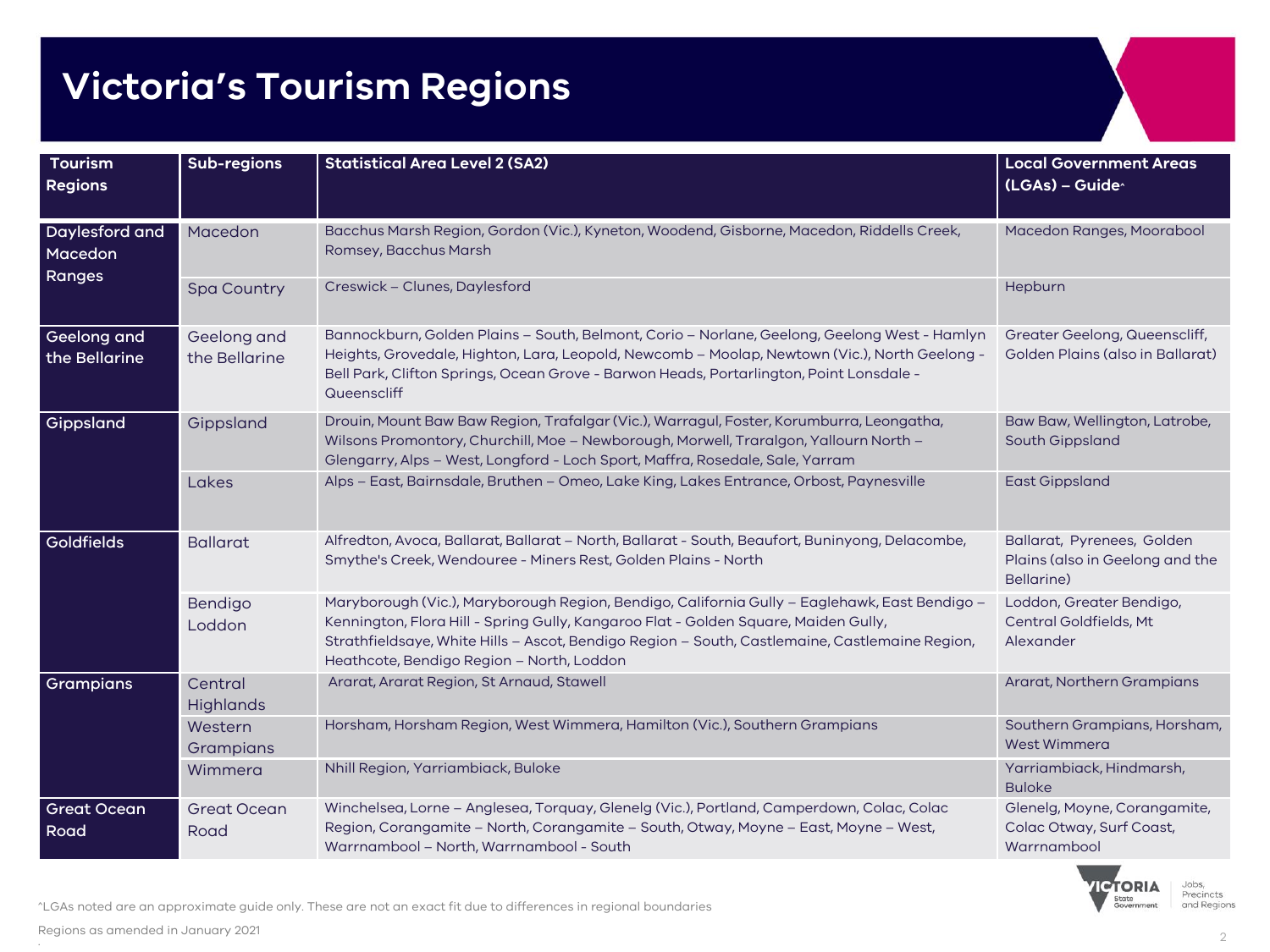| <b>Tourism Regions</b>                         | <b>Sub-regions</b>    | <b>Statistical Area Level 2 (SA2)</b>                                                                                                                                                                                                                                                                                                                                                                                                                                                                       | <b>Local Government Areas</b><br>(LGAs) - Guide^                                 |
|------------------------------------------------|-----------------------|-------------------------------------------------------------------------------------------------------------------------------------------------------------------------------------------------------------------------------------------------------------------------------------------------------------------------------------------------------------------------------------------------------------------------------------------------------------------------------------------------------------|----------------------------------------------------------------------------------|
| Victoria's High<br>Country                     | <b>High Country</b>   | Mansfield (Vic.), Benalla, Benalla Region, Rutherglen, Wangaratta, Alexandra, Yea, Kinglake,<br>Wangaratta Region, Beechworth, Bright - Mount Beauty, Chiltern - Indigo Valley, Myrtleford,<br>Towong, Yackandandah                                                                                                                                                                                                                                                                                         | Mansfield, Alpine, Murrindindi,<br>Wangaratta, Indigo, Towong,<br><b>Benalla</b> |
| Mornington<br>Peninsula                        | Peninsula             | Carrum Downs, Frankston, Frankston North, Frankston South, Langwarrin, Seaford (Vic.), Skye -<br>Sandhurst, Dromana, Flinders, Hastings - Somers, Mornington, Mount Eliza, Mount Martha, Point<br>Nepean, Rosebud - McCrae, Somerville                                                                                                                                                                                                                                                                      | Mornington Peninsula,<br>Frankston                                               |
| Murray                                         | Mallee                | Irymple, Merbein, Mildura Region, Red Cliffs, Mildura - North, Mildura - South, Gannawarra,<br>Kerang, Robinvale, Swan Hill, Swan Hill Region                                                                                                                                                                                                                                                                                                                                                               | Mildura, Swan Hill, Gannawarra                                                   |
|                                                | Goulburn              | Euroa, Kilmore – Broadford, Nagambie, Seymour, Seymour Region, Wallan, Mooroopna,<br>Shepparton – North, Shepparton – South, Shepparton Region – East, Shepparton Region - West                                                                                                                                                                                                                                                                                                                             | Greater Shepparton,<br>Strathbogie, Mitchell                                     |
|                                                | <b>Central Murray</b> | Echuca, Kyabram, Lockington – Gunbower, Rochester, Rushworth, Cobram, Moira, Numurkah,<br>Yarrawonga                                                                                                                                                                                                                                                                                                                                                                                                        | Moira, Campaspe                                                                  |
|                                                | <b>Murray East</b>    | West Wodonga, Wodonga                                                                                                                                                                                                                                                                                                                                                                                                                                                                                       | Wodonga                                                                          |
| <b>Phillip Island</b>                          | <b>Phillip Island</b> | French Island, Phillip Island, Wonthaggi - Inverloch                                                                                                                                                                                                                                                                                                                                                                                                                                                        | <b>Bass Coast</b>                                                                |
| <b>Yarra Valley</b><br>and Dandenong<br>Ranges |                       | Eltham, Hurstbridge, Panton Hill - St Andrews, Plenty - Yarrambat, Upper Yarra Valley, Research<br>- North Warrandyte, Wattle Glen - Diamond Creek, Belgrave - Selby, Chirnside Park, Healesville -<br>Yarra Glen, Kilsyth, Lilydale - Coldstream, Monbulk - Silvan, Montrose, Mooroolbark, Mount<br>Dandenong – Olinda, Mount Evelyn, Upwey – Tecoma, Wandin – Seville, Yarra Valley,<br>Beaconsfield – Officer, Bunyip – Garfield, Emerald – Cockatoo, Koo Wee Rup, Pakenham – North,<br>Pakenham - South | Nillumbik, Yarra Ranges,<br>Cardinia                                             |

^LGAs noted are an approximate guide only. These are not an exact fit due to differences in regional boundaries